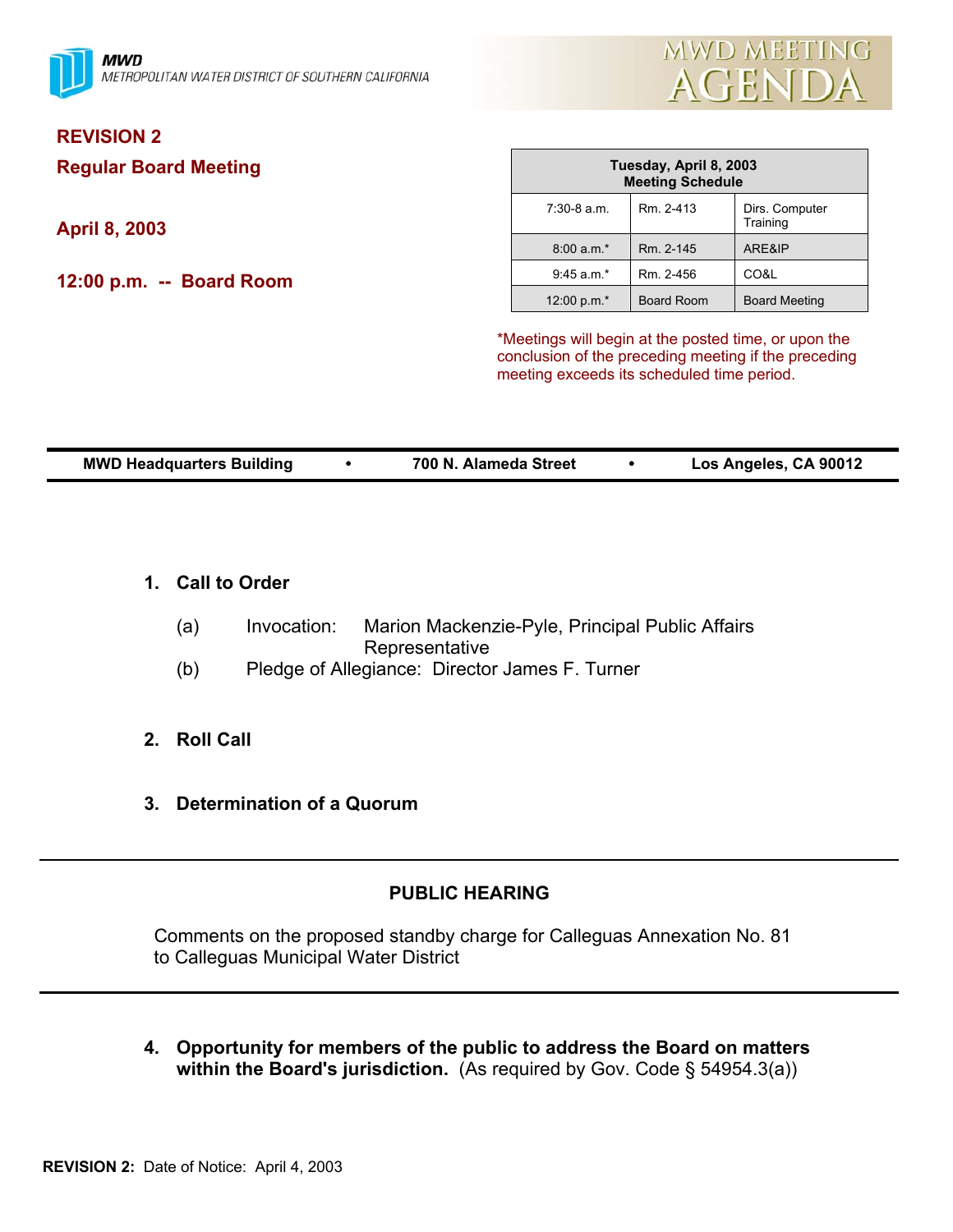## **5. OTHER MATTERS**

- A. Approval of the Minutes of the Meeting for March 11, 2003. (A copy has been mailed to each Director) Any additions, corrections, or omissions
- B. Induction of new Director, Kenneth M. Orduna, from City of Compton
	- (a) Receive credentials
	- (b) Report on credentials by General Counsel
	- (c) File credentials
	- (d) Administer Oath of Office
	- (e) File Oath
- C. Authorize thirty-day leave of absence for Director John W. Morris, commencing March 21, 2003
- D. Authorize preparation of Commendatory Resolutions for former Directors Marion V. Ashley and Harold W. Ball. (Exec. 3/25)
- E. Committee assignments. (Exec.)
- F. Chairman's Monthly Activity Report

# **6. DEPARTMENT HEADS' REPORTS**

A. Chief Executive Officer's Reports:

*Revised* 

- i. Oral report on Colorado River matters. **[Conference with real property negotiators; property is Colorado River water rights; agency negotiators: Dennis Underwood and Jeffrey Kightlinger; negotiating parties: U.S. Department of the Interior, State of California, Imperial Irrigation District, Coachella Valley Water District and San Diego County Water Authority; under negotiation: price and terms of agreement; to be heard in closed session pursuant to Gov. Code § 54956.8]** 
	- B. Oral report on Bay-Delta and State Water Project matters. (LC&P, WPQ&R)
- iii. Chief Executive Officer's summary of Metropolitan's activities for the month of March
- B. General Counsel's summary of Legal Department activities for the month of March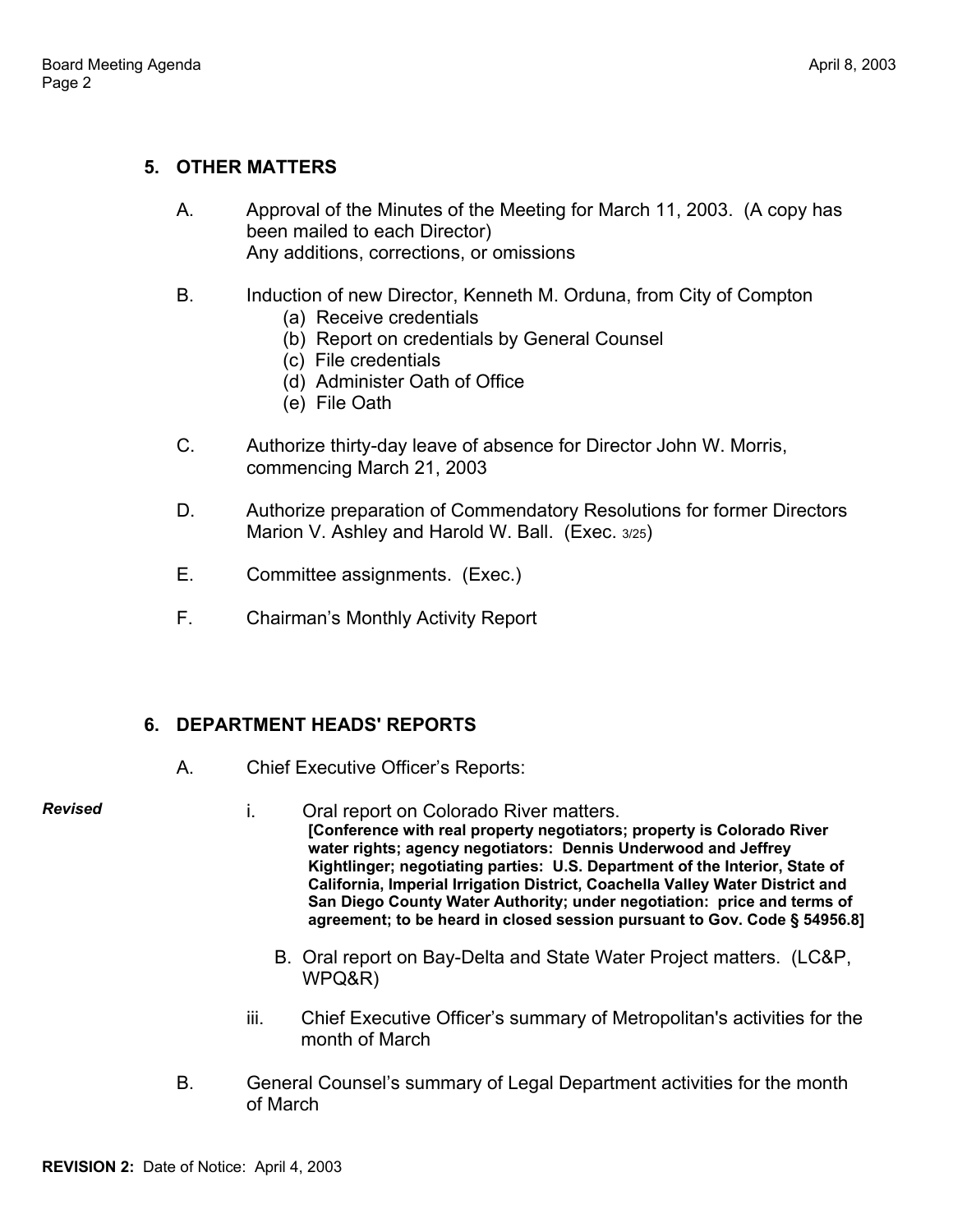- C. General Auditor's summary of activities for the month of March
- D. Ethics Officer's summary of activities for the month of March

## **7. ORAL REPORTS OF STANDING COMMITTEES**

- 7-1 Executive Committee (Phillip J. Pace, Chair)
- 7-2 Asset, Real Estate and Infrastructure Policy (Glen D. Peterson, Chair)
- 7-3 Budget, Finance and Investment (Jorge G. Castro, Chair)
- 7-4 Communications, Outreach and Legislation (George I. Loveland, Chair)
- 7-5 Engineering and Operations (David D. De Jesus, Chair)
- 7-6 Legal, Claims and Personnel (Gary A. Morse, Chair)
- 7-7 Water Planning, Quality and Resources (Langdon W. Owen, Chair)

# **8. CONSENT CALENDAR ITEMS — ACTION**

**8-1** Appropriate \$843,015 to reimburse costs for protection of Metropolitan pipelines and to relocate a natural gas pipeline at the Diemer filtration plant (Approp. 15227). (E&O)

**Recommendation:** 

**Adopt the CEQA determination for all projects herein and** 

- **a. Appropriate \$368,015 for all work to reimburse the Vista Del Verde project developer for Metropolitan's share of the pipeline protection costs; and**
- **b. Appropriate \$475,000 for all work to relocate the natural gas pipeline for the Diemer plant northwest hill grading.**
- **8-2** Appropriate \$776,000 for design, fabrication and installation of a steel pipe section in the Box Springs Feeder. (E&O)

**Recommendation:** 

**Adopt the CEQA determination and appropriate \$776,000 to finance costs for design, fabrication and installation of a steel pipe section in the Box Springs Feeder.**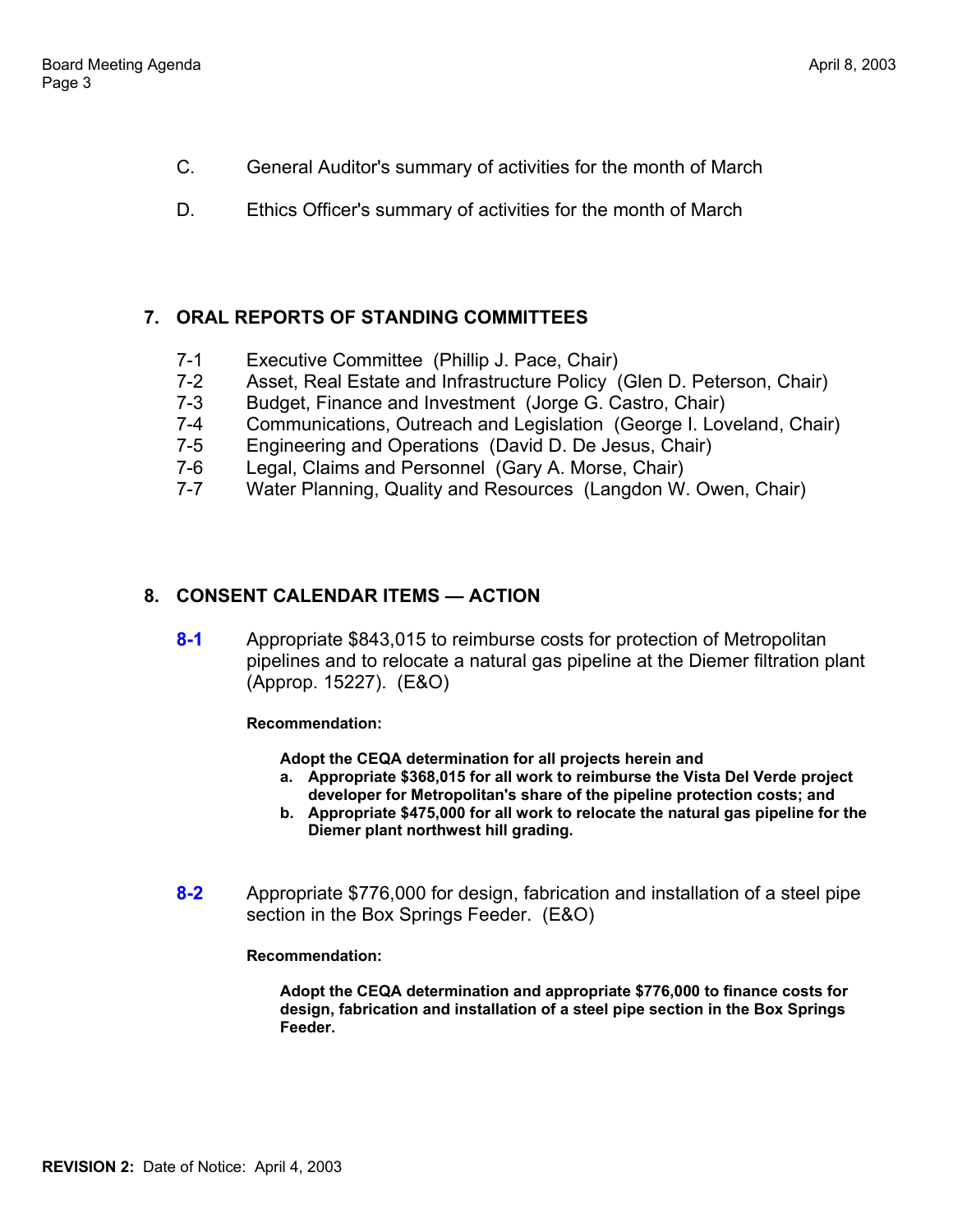**8-3** Appropriate \$239,500 and amend an existing agreement, not to exceed \$1.049 million, with Moffatt & Nichol Engineers to provide consulting services for preliminary design of Phase II for the Diamond Valley East Marina Program (Approp. 15401). (ARE&IP)

**Recommendation:** 

**Option #1:** 

**Adopt the CEQA determination and** 

- **a. Appropriate \$239,500 and authorize preliminary design of Phase II facilities at the DVL East Marina; and**
- **b. Authorize amending an existing agreement for design services with Moffatt & Nichol Engineers in an amount not to exceed \$1.049 million.**
- **8-4** Appropriate \$1.575 million and enter into an agreement with PinnacleOne, in an amount not to exceed \$1.2 million, to provide project management support services for the Diamond Valley Recreation Program (Approps. 15334, 15387, and 15401). (ARE&IP)

**Recommendation:** 

**Option #1:** 

**Adopt the CEQA determination and** 

- **a. Appropriate \$1.575 million to fund project management support services for the Diamond Valley Recreation program; and**
- **b. Authorize entering into an agreement with PinnacleOne for project management support services in an amount not to exceed \$1.2 million.**
- **8-5** Appropriate \$189,000 to fund landscaping design services with Mia Lehrer Associates for the Diamond Valley East Recreation Program's Planning Area No. 1 (Approp. 15334). (ARE&IP)

**Recommendation:** 

**Option #1:** 

**Adopt the CEQA determination and appropriate \$189,000 to fund landscaping design services with Mia Lehrer Associates for the Diamond Valley East Recreation Program's Planning Area No. 1.** 

8-6 Grant conditional approval for the 74<sup>th</sup> Fringe Area Annexation to Eastern Municipal Water District and Metropolitan; and adopt resolution of intention to impose water standby charge. (Exec. 3/25)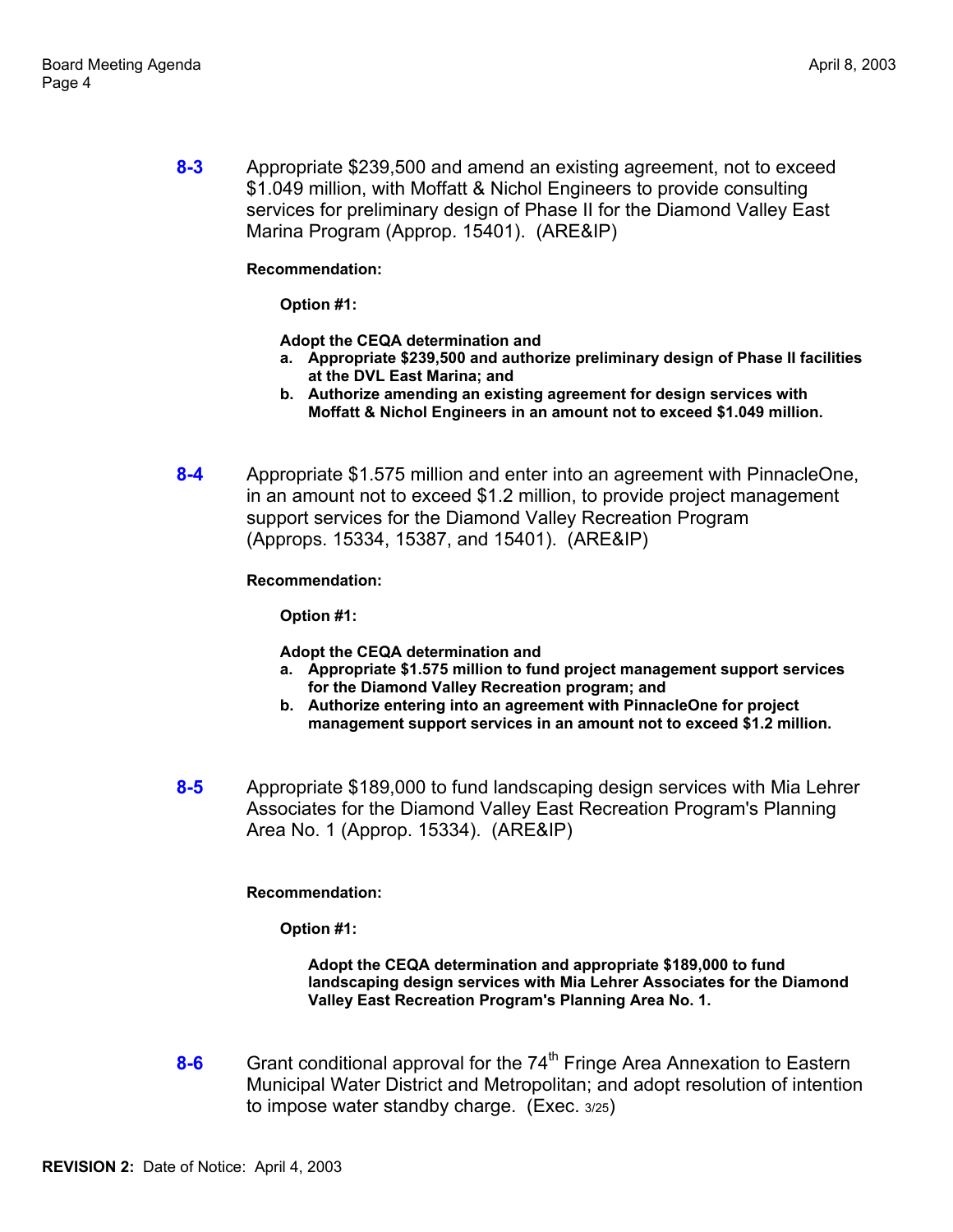#### **Recommendation:**

**Option #1:** 

**Adopt the CEQA determination and** 

- **a. Grant conditional approval for the 74th Fringe Area Annexation, concurrently to Eastern and Metropolitan, conditioned upon receipt in full of annexation fee of \$58,664.60 to Metropolitan if completed by December 31, 2003, or if completed later, at the then current annexation charge rate, and compliance with those terms and conditions fixed upon final request for approval pursuant to Administrative Code Section 3100 et seq.;**
- **b. Approve Eastern's proposed Plan for Implementing Water Use Efficiency Guidelines; and**
- **c. Adopt the Resolution of Intention to Impose Water Standby Charge within the proposed annexation territory, substantially in the form of Attachment 3 to the board letter.**
- **8-7** Approve amendments to Metropolitan Water District Administrative Code regarding the Internal Audit Department. (Audit 2/25)

**Recommendation:** 

**Option #1:** 

#### **Adopt the CEQA determination and approve the changes to the Administrative Code set forth in Attachment 1 to the board letter.**

**8-8** Amend Administrative Code, Division VI, Chapter 4, Creation of Offices to establish authority for the Ethics Officer. (Exec. 3/25)

**Recommendation:** 

**Option #1:** 

#### **Adopt the CEQA determination and approve the proposed amendment as set forth in Attachment 2 to the board letter.**

**8-11** Authorize (1) entering into agreement for the Orange County Basin Groundwater Conjunctive Use Program with the Municipal Water District of Orange County under Proposition 13; and (2) \$580,000 in budgeted CIP funds for final design for the Yorba Linda Feeder Bypass Project at the Robert B. Diemer Filtration Plant (Approp. 15379). (E&O, WPQ&R)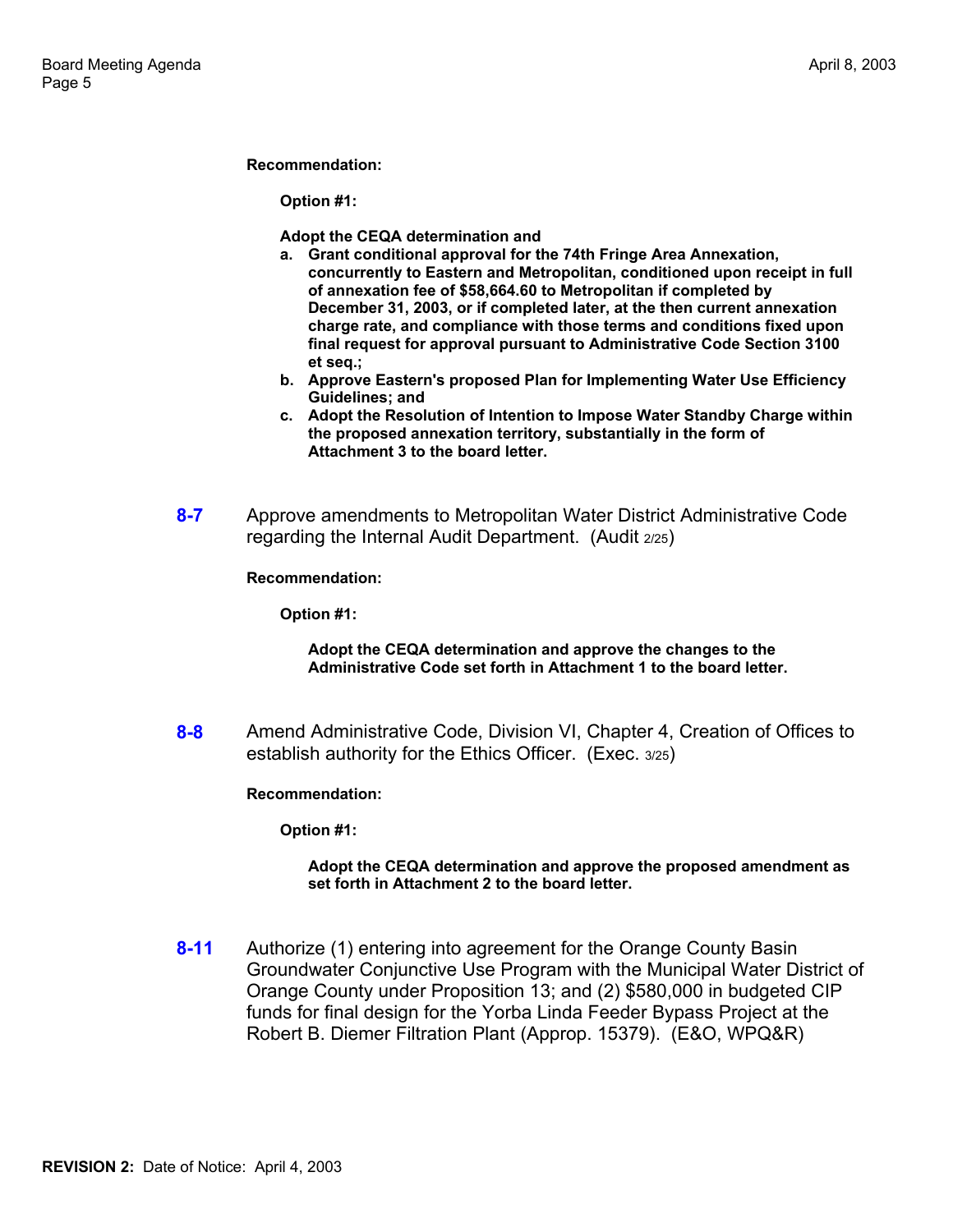#### **Recommendation:**

**Option #1:** 

**Adopt the CEQA determination and** 

- **a. Authorize the CEO to enter into an agreement, in form approved by the General Counsel, based on the Program Term Sheet for Orange County Basin Groundwater conjunctive Use Program with MWDOC and OCWD.**
- **b. Authorize \$580,000 in budgeted funds for final design and all work in advance of award of a competitively bid contract for the Yorba Linda Feeder Bypass Project at the Robert B. Diemer Filtration Plant, and approve the authority to enter into a consultant agreement not to exceed \$750,000.**

## **(END OF CONSENT CALENDAR)**

### **9. OTHER BOARD ITEMS — ACTION**

**9-1** • Approve changes to Metropolitan's Bond Refunding Guidelines. (BF&I)

**Recommendation:** 

**Option #1:** 

**Adopt the CEQA determination and approve the "percentage savings methodology with adjustment factors" alternative as detailed in Attachment 1 to the board letter to be Metropolitan's bond refunding guidelines.** 

**9-3** Authorize conducting negotiations for the disposition of the Ormond Beach property. (ARE&IP, WPQ&R)

**Recommendation:** 

**Option #1:** 

**Adopt the CEQA determination and authorize conducting negotiations with the Oxnard Community Development Commission for the terms and conditions with prospective purchasers.**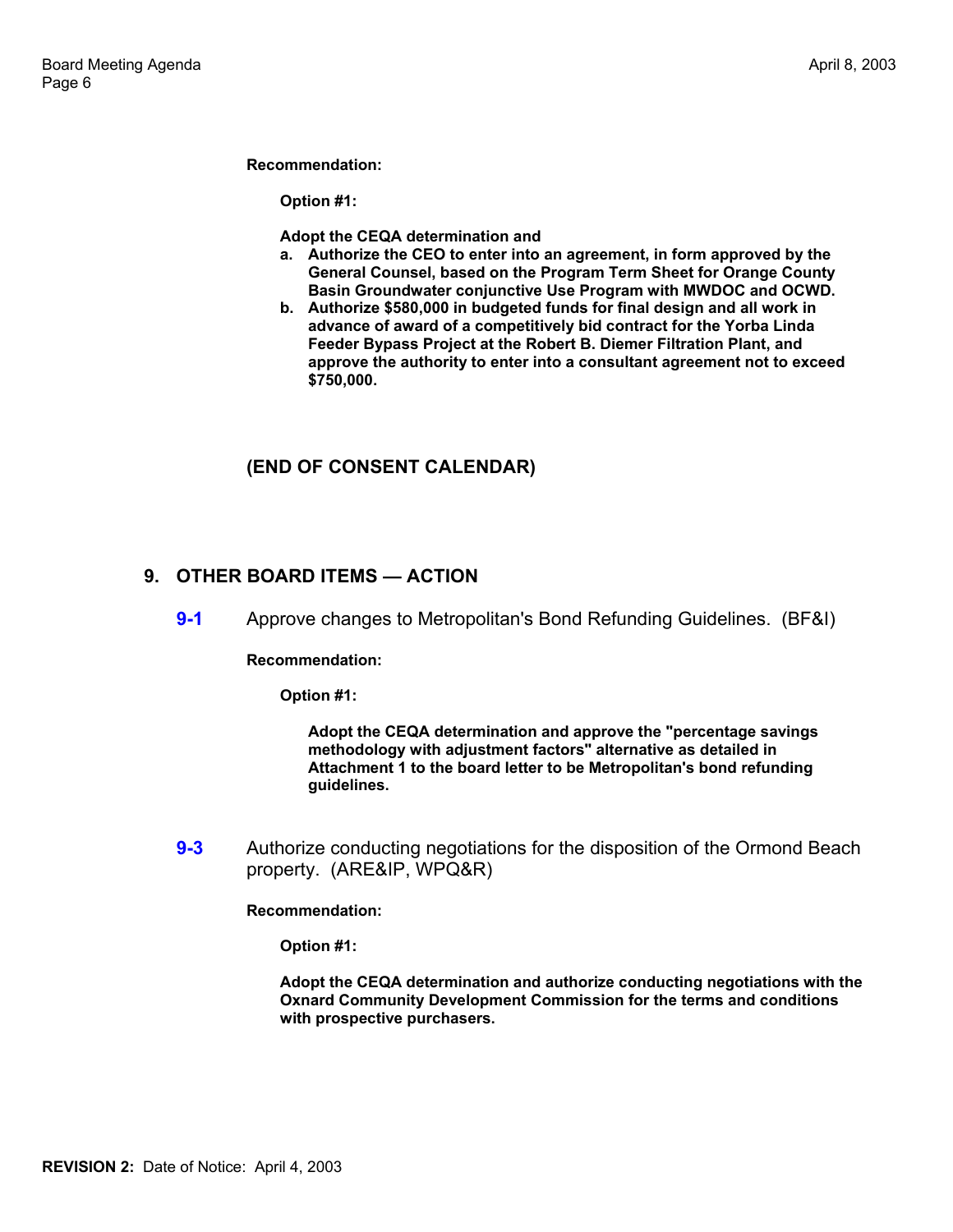*Corrected* 9-4 Express support, if amended, for AB 83 (Corbett and Firebaugh): Consumer right to know legislation for bottled and vended water. (CO&L)

**Recommendation:** 

**Option #1:** 

**Adopt the CEQA determination and express support for AB 83 if amended.** 

 9-5 Express support for SB 21 (Machado - Linden): Water: Water Security, Clean Drinking Water, Coastal and Beach Protection Act of 2002. (CO&L)

*Added* **Recommendation:** 

**Option #1:** 

**Adopt the CEQA determination and** 

- **a. Express support, if amended, for SB 21 (Machado); and**
- **b. Provide policy directions to staff regarding desired amendments.**
- 9-6 Report on *Naylor, et al. v. Metropolitan*, LACSC Case No. BC 288114; and authorize amendment to contract with Bergman & Dacey, Inc., for legal services to defend Metropolitan. (LC&P) **[Conference with legal counsel—existing litigation; to be heard in closed session pursuant to Gov. Code § 54956.9(a)]**
- 9-7 Report on *Kuan v. Metropolitan*, LACSC Case No. BC 272702; and authorize amendment to contract with Liebert Cassidy Whitmore, for legal services to defend Metropolitan. (LC&P) **[Conference with legal counsel—existing litigation; to be heard in closed session pursuant to Gov. Code § 54956.9(a)]**
- 9-8 Report on the trial of Inland Feeder Pipeline eminent domain action, *The Metropolitan Water District of Southern California v. Campus Crusade for Christ, Inc*., San Bernardino Superior Court Case No. SCV35498. (LC&P) **[Conference with legal counsel—existing litigation; to be heard in closed session pursuant to Gov. Code § 54956.9(a)]**
- 9-9 Report on mediation regarding *Metropolitan Water District of Southern California and Atkinson-Washington-Zachary v. Hartford Fire Insurance Company*, USDC Case No. CV 00-10536-GHK (Mcx) and *Metropolitan Water District of Southern California v. Hartford Fire Insurance Company*, USDC Case No. CV 00-4040-GHK (Mcx). (LC&P) **[Conference with legal counsel—existing litigation; to be heard in closed session pursuant to Gov. Code § 54956.9(a)]**